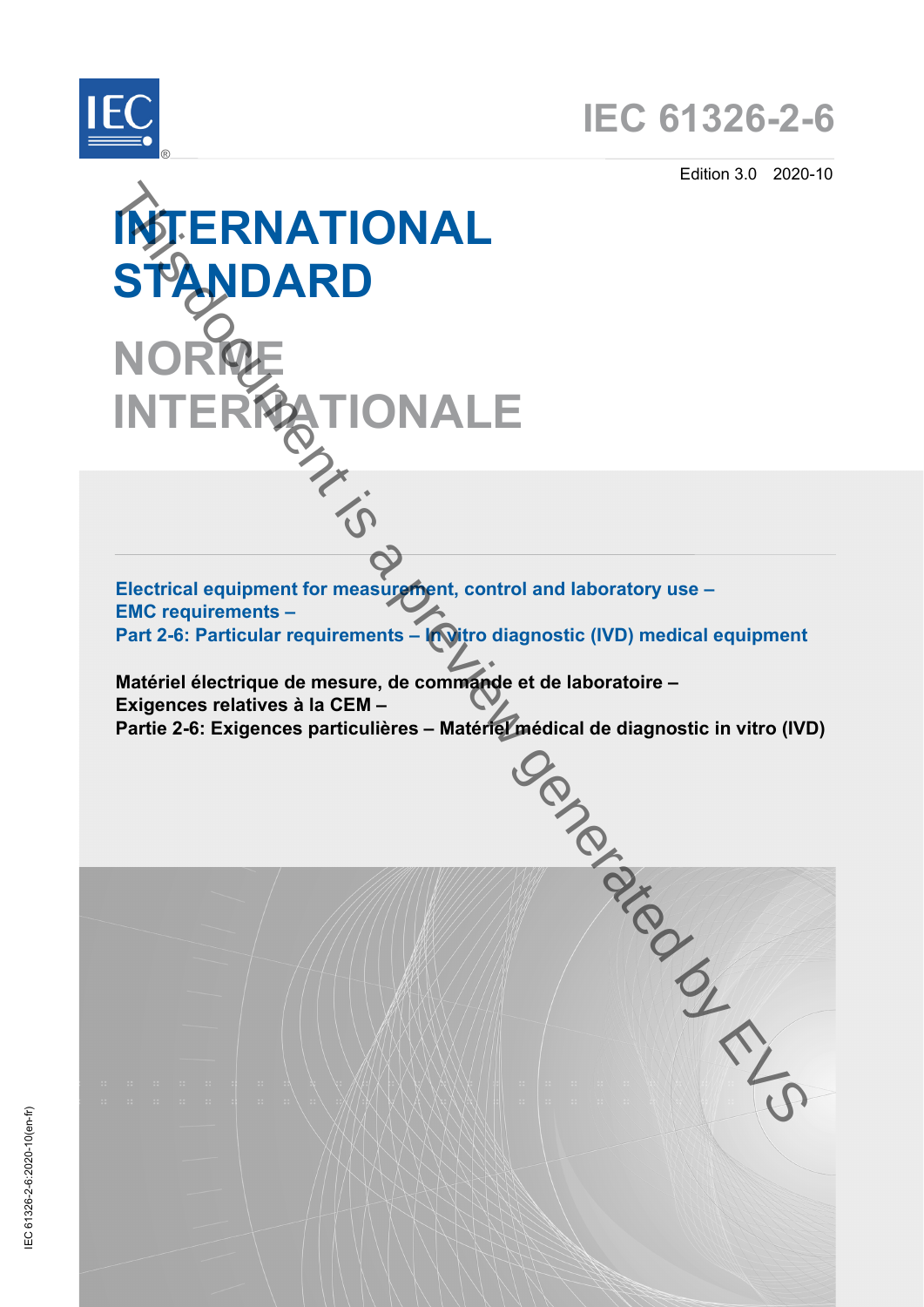

# **THIS PUBLICATION IS COPYRIGHT PROTECTED Copyright © 2020 IEC, Geneva, Switzerland**

All rights reserved. Unless otherwise specified, no part of this publication may be reproduced or utilized in any form or by any means, electronic or mechanical, including photocopying and microfilm, without permission in writing from either IEC or IEC's member National Committee in the country of the requester. If you have any questions about IEC copyright or have an enquiry about obtaining additional rights to this publication, please contact the address below or your local IEC member National Committee for further information. **Example 10** the three choices consider [a](https://webstore.iec.ch/advsearchform) pair of the pair is a pair of the pair of the interest of the consider a pair of the consider a pair of the consider a pair of the consider a pair of the consider a pair of the co

Droits de reproduction réservés. Sauf indication contraire, aucune partie de cette publication ne peut être reproduite ni utilisée sous quelque forme que ce soit et par aucun procédé, électronique ou mécanique, y compris la photocopie et les microfilms, sans l'accord écrit de l'IEC ou du Comité national de l'IEC du pays du demandeur. Si vous avez des questions sur le copyright de l'IEC ou si vous désirez obtenir des droits supplémentaires sur cette publication, utilisez les coordonnées ci-après ou contactez le Comité national de l'IEC de votre pays de résidence.

IEC Central Office  $\begin{array}{ccc} \text{TEL: +41 22 919 02 11} \\ \text{3, rule de Varenbé} \end{array}$ 3, rue de Varembé<br>
CH-1211 Geneva 20<br>
The Society of the WWW.iec.ch CH-1211 Geneva 20 Switzerland

#### **About the IEC**

The International Electrotechnical Commission (IEC) is the leading global organization that prepares and publishes International Standards for all electrical, electronic and related technologies.

### **About IEC publications**

The technical content of IEC publications is kept under constant review by the IEC. Please make sure that you have the latest edition, a corrigendum or an amendment might have been published.

#### **IEC publications search - webstore.iec.ch/advsearchform**

The advanced search enables to find IEC publications by a<br>variety of criteria (reference number, text, technical variety of criteria (reference number, text, committee,…). It also gives information on projects, replaced and withdrawn publications.

**IEC Just Published - webstore.iec.ch/justpublished**<br>Stay up to date on all new IEC publications. Just Published Stay up to date on all new IEC publications. Just Published details all new publications released. Available online and once a month by email.

### **IEC Customer Service Centre - webstore.iec.ch/csc**

If you wish to give us your feedback on this publication or need further assistance, please contact the Customer Service Centre: sales@iec.ch.

#### **Electropedia - www.electropedia.org**

The world's leading online dictionary on electrotechnology, containing more than 22 000 terminological entries in English and French, with equivalent terms in 16 additional languages. Also known as the International Electrotechnical Vocabulary (IEV) online.

#### **IEC Glossary - std.iec.ch/glossary**

67 000 electrotechnical terminology entries in English and French extracted from the Terms and Definitions clause of IEC publications issued since 2002. Some entries have been collected from earlier publications of IEC TC 37, 77, 86 and CISPR.

#### **A propos de l'IEC**

La Commission Electrotechnique Internationale (IEC) est la première organisation mondiale qui élabore et publie des Normes internationales pour tout ce qui a trait à l'électricité, à l'électronique et aux technologies apparentées.

#### **A propos des publications IEC**

Le contenu technique des publications IEC est constamment revu. Veuillez vous assurer que vous possédez l'édition la plus récente, un corrigendum ou amendement peut avoir été publié.

### **Recherche de publications IEC -**

#### **webstore.iec.ch/advsearchform**

La recherche avancée permet de trouver des publications IEC en utilisant différents critères (numéro de référence, texte, comité d'études,…). Elle donne aussi des informations sur les projets et les publications remplacées ou retirées.

### **IEC Just Published - webstore.iec.ch/justpublished**

Restez informé sur les nouvelles publications IEC. Just Published détaille les nouvelles publications parues. Disponible en ligne et une fois par mois par email.

#### **Service Clients - webstore.iec.ch/csc**

Si vous désirez nous donner des commentaires sur cette publication ou si vous avez des questions contactez-nous: sales@iec.ch.

#### **Electropedia - www.electropedia.org**

Le premier dictionnaire d'électrotechnologie en ligne au monde, avec plus de 22 000 articles terminologiques en anglais et en français, ainsi que les termes équivalents dans 16 langues additionnelles. Egalement appelé Vocabulaire Electrotechnique International (IEV) en ligne.

#### **Glossaire IEC - std.iec.ch/glossary**

67 000 entrées terminologiques électrotechniques, en anglais et en français, extraites des articles Termes et Définitions des publications IEC parues depuis 2002. Plus certaines entrées antérieures extraites des publications des CE 37, 77, 86 et CISPR de l'IEC.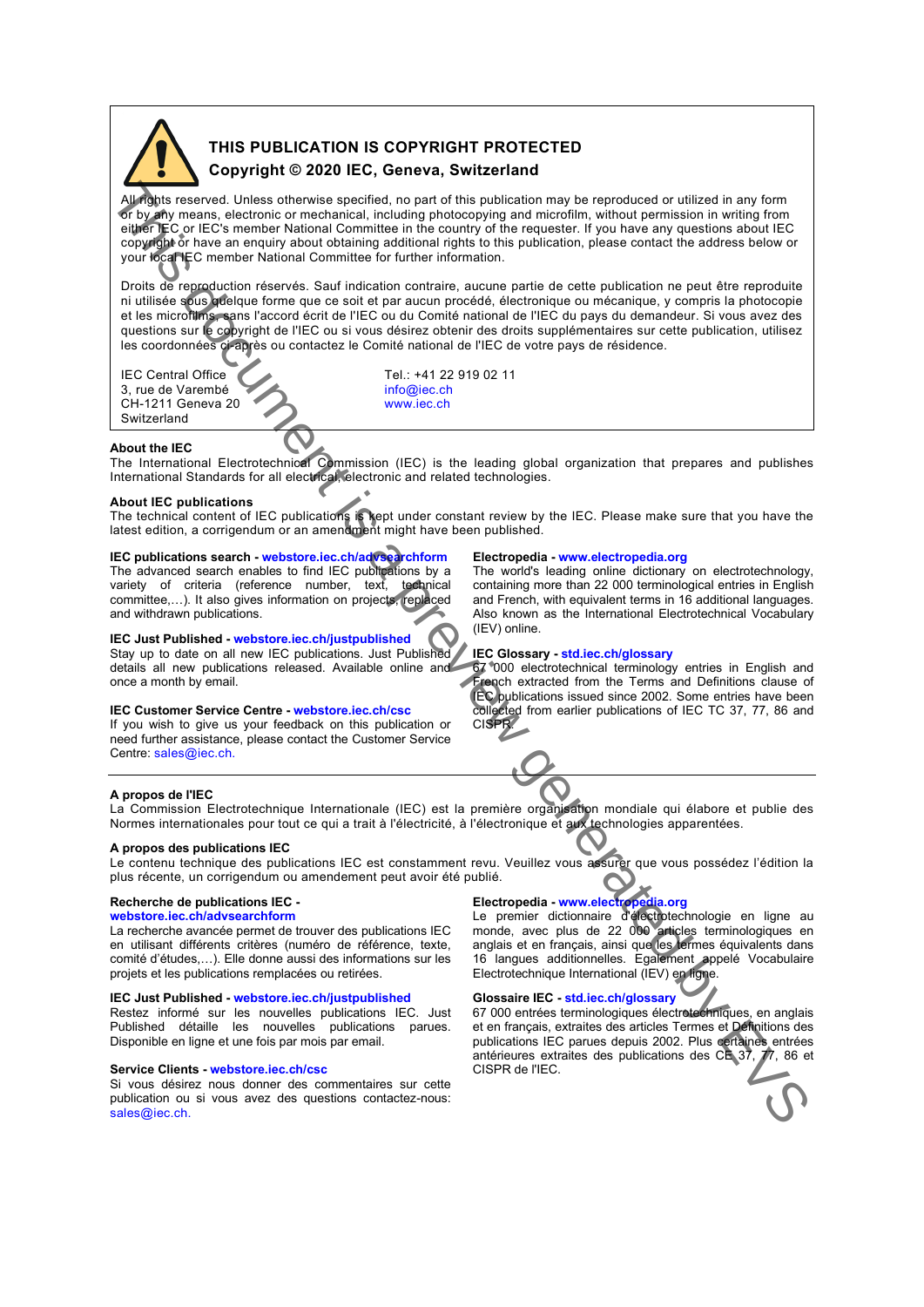

Edition 3.0 2020-10





**Warning! Make sure that you obtained this publication from an authorized distributor. Attention! Veuillez vous assurer que vous avez obtenu cette publication via un distributeur agréé.**

® Registered trademark of the International Electrotechnical Commission Marque déposée de la Commission Electrotechnique Internationale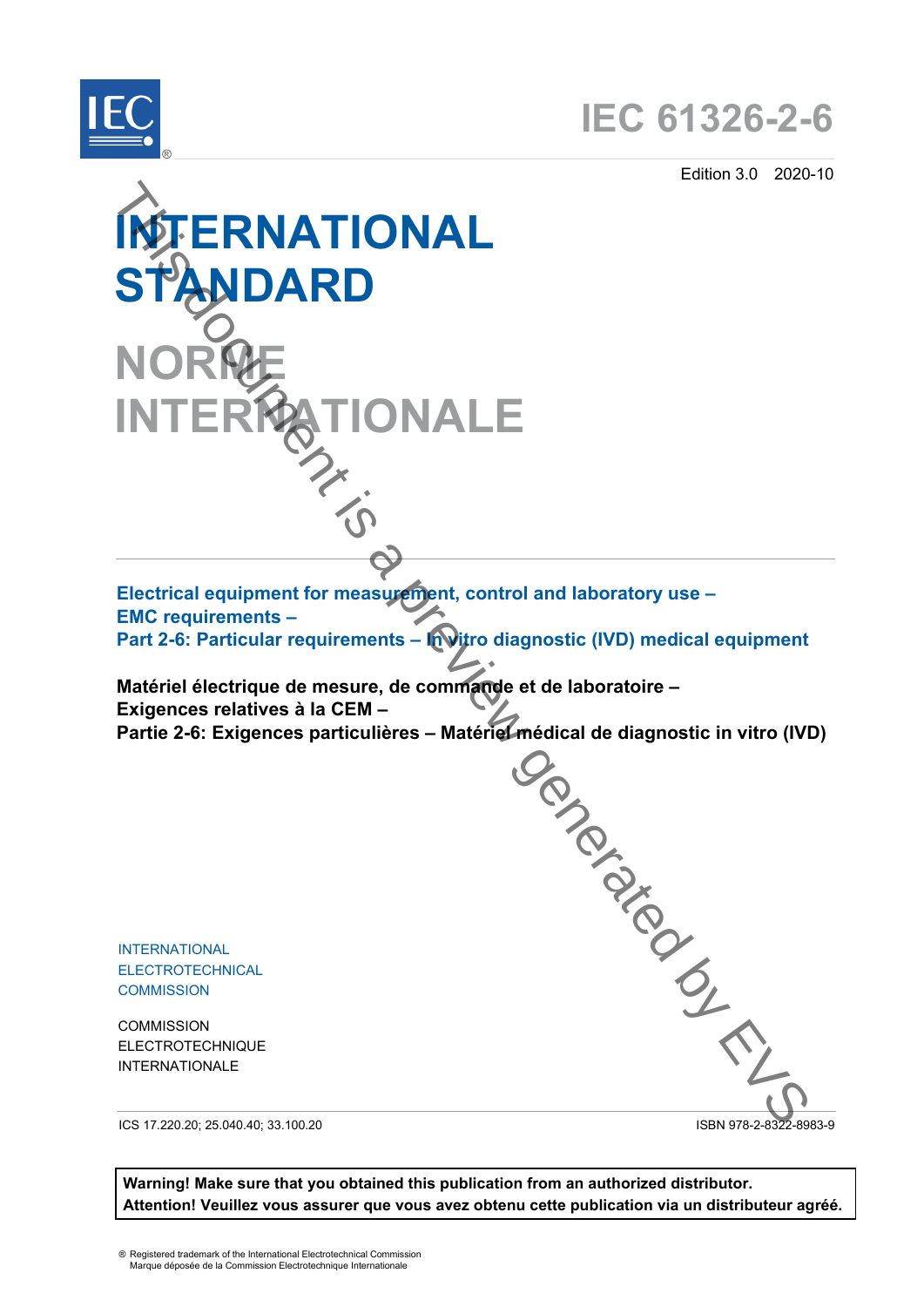# CONTENTS

| 2                                                                                  |     |  |  |  |  |
|------------------------------------------------------------------------------------|-----|--|--|--|--|
| 3                                                                                  |     |  |  |  |  |
| 4                                                                                  |     |  |  |  |  |
| 5                                                                                  |     |  |  |  |  |
|                                                                                    | 5.1 |  |  |  |  |
|                                                                                    | 5.2 |  |  |  |  |
|                                                                                    | 5.3 |  |  |  |  |
|                                                                                    | 5.4 |  |  |  |  |
|                                                                                    | 5.5 |  |  |  |  |
| 6                                                                                  |     |  |  |  |  |
|                                                                                    | 6.1 |  |  |  |  |
|                                                                                    | 6.2 |  |  |  |  |
|                                                                                    | 6.3 |  |  |  |  |
|                                                                                    | 6.4 |  |  |  |  |
| 7                                                                                  |     |  |  |  |  |
| 8                                                                                  |     |  |  |  |  |
| 9                                                                                  |     |  |  |  |  |
| Annex A (normative) Immunity test requirements for PORTABLE TEST AND MEASUREMENT   |     |  |  |  |  |
| Annex B (informative) Guide for analysis and assessment for electromagnetic        |     |  |  |  |  |
|                                                                                    |     |  |  |  |  |
|                                                                                    |     |  |  |  |  |
|                                                                                    |     |  |  |  |  |
| Table 101 - Immunity test requirements for equipment intended to be used in        |     |  |  |  |  |
| Table 102 - Immunity test requirements for equipment intended to be used in a HOME |     |  |  |  |  |
| Table 103 - Immunity test requirements for equipment intended to be used in a HOME |     |  |  |  |  |
| 11                                                                                 |     |  |  |  |  |
|                                                                                    |     |  |  |  |  |
|                                                                                    |     |  |  |  |  |
|                                                                                    |     |  |  |  |  |
|                                                                                    |     |  |  |  |  |
|                                                                                    |     |  |  |  |  |
|                                                                                    |     |  |  |  |  |
|                                                                                    |     |  |  |  |  |
|                                                                                    |     |  |  |  |  |
|                                                                                    |     |  |  |  |  |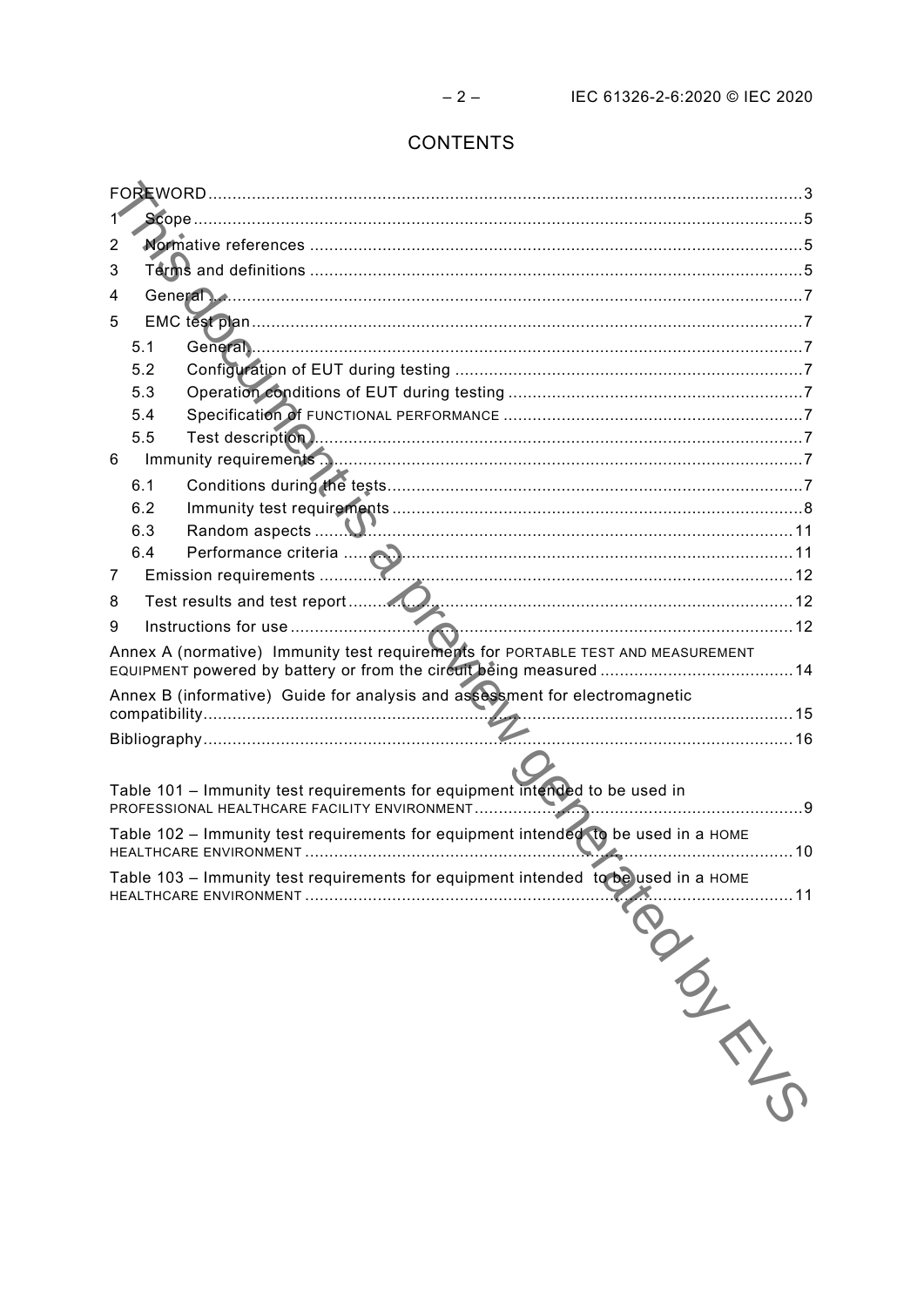## INTERNATIONAL ELECTROTECHNICAL COMMISSION

\_\_\_\_\_\_\_\_\_\_\_\_

# **ELECTRICAL EQUIPMENT FOR MEASUREMENT, CONTROL AND LABORATORY USE – EMC REQUIREMENTS –**

# <span id="page-4-0"></span>**Part 2-6: Particular requirements – In vitro diagnostic (IVD) medical equipment**

# FOREWORD

- 1) The International Electrotechnical Commission (IEC) is a worldwide organization for standardization comprising all national electrotechnical committees (IEC National Committees). The object of IEC is to promote international co-operation on all questions concerning standardization in the electrical and electronic fields. To this end and in addition to other activities, IEC publishes International Standards, Technical Specifications, Technical Reports, Publicly Available Specifications (PAS) and Guides (hereafter referred to as "IEC Publication(s)"). Their preparation is entrusted to technical committees; any IEC National Committee interested in the subject dealt with may participate in this preparatory work. International, governmental and nongovernmental organizations liaising with the IEC also participate in this preparation. IEC collaborates closely with the International Organization for Standardization (ISO) in accordance with conditions determined by agreement between the two organizations. This document is a preview generated by EVS
- 2) The formal decisions or agreements of IEC on technical matters express, as nearly as possible, an international consensus of opinion on the relevant subjects since each technical committee has representation from all interested IEC National Committees.
- 3) IEC Publications have the form of recommendations for international use and are accepted by IEC National Committees in that sense. While all reasonable efforts are made to ensure that the technical content of IEC Publications is accurate, IEC cannot be held responsible for the way in which they are used or for any misinterpretation by any end user.
- 4) In order to promote international uniformity, IEC National Committees undertake to apply IEC Publications transparently to the maximum extent possible in their national and regional publications. Any divergence between any IEC Publication and the corresponding national or regional publication shall be clearly indicated in the latter.
- 5) IEC itself does not provide any attestation of conformity. Independent certification bodies provide conformity assessment services and, in some areas, access to IEC marks of conformity. IEC is not responsible for any services carried out by independent certification bodies.
- 6) All users should ensure that they have the latest edition of this publication.
- 7) No liability shall attach to IEC or its directors, employees, servants or agents including individual experts and members of its technical committees and IEC National Committees for any personal injury, property damage or other damage of any nature whatsoever, whether direct or indirect, or for costs (including legal fees) and expenses arising out of the publication, use of, or reliance upon, this IEC Publication or any other IEC Publications.
- 8) Attention is drawn to the Normative references cited in this publication. Use of the referenced publications is indispensable for the correct application of this publication.
- 9) Attention is drawn to the possibility that some of the elements of this IEC Publication may be the subject of patent rights. IEC shall not be held responsible for identifying any or all such patent rights.

International Standard IEC 61326-2-6 has been prepared by subcommittee 65A: System aspects, of IEC technical committee 65: Industrial-process measurement, control and automation.

This third edition cancels and replaces the second published in 2012. This edition constitutes a technical revision.

This edition includes the following significant technical change with respect to the previous edition:

– update of the document with respect to IEC 61326-1:2020.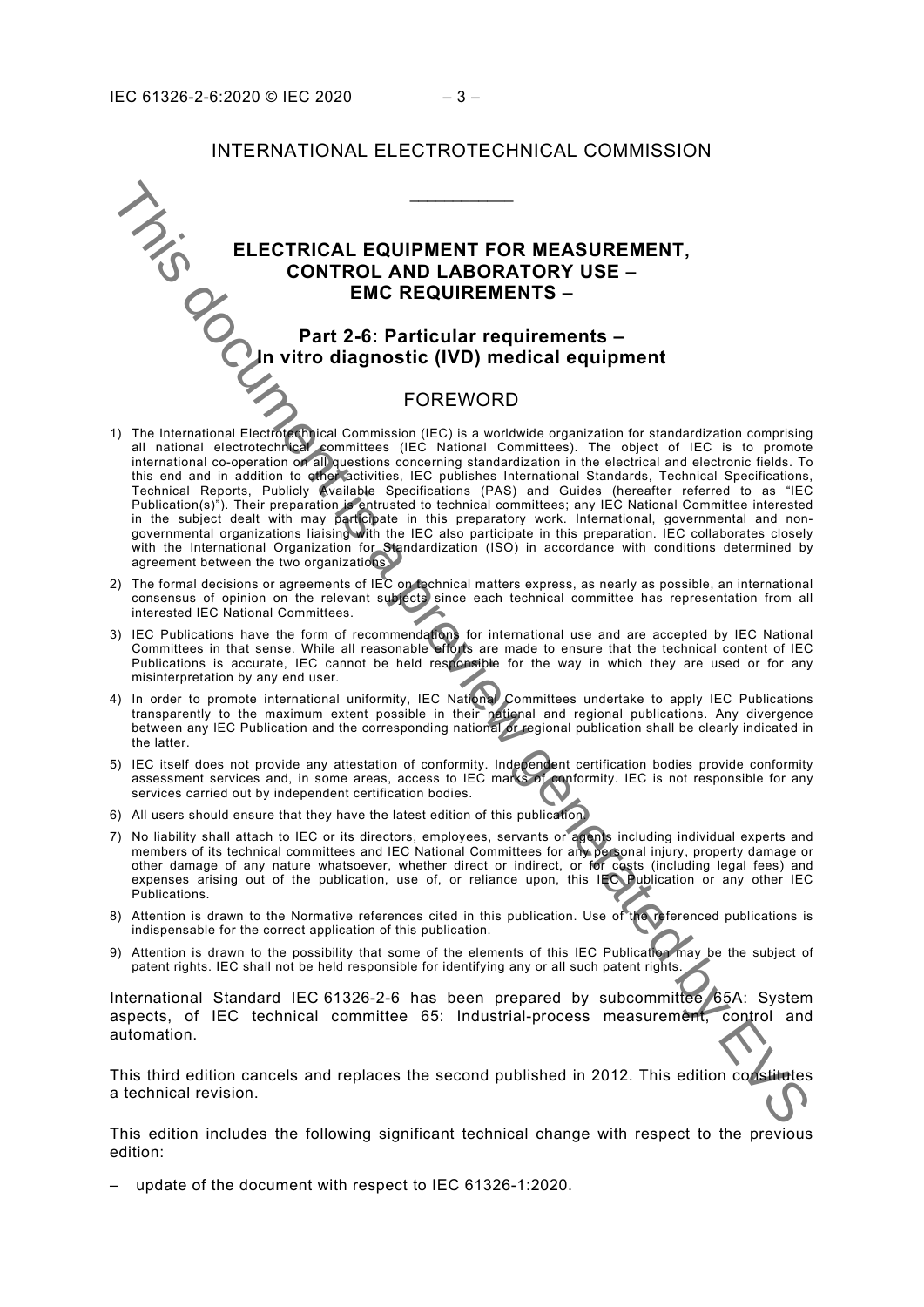The text of this International Standard is based on the following documents:

| <b>FDIS</b>  | Report on voting |
|--------------|------------------|
| 65A/979/FDIS | 65A/990/RVD      |
|              |                  |

Full information on the voting for the approval of this International Standard can be found in the report on voting indicated in the above table.

This document has been drafted in accordance with the ISO/IEC Directives, Part 2.

In this document the following print types are used:

– Terms used throughout this document which have been defined in Clause 3 of this document and of IEC 61326-1:2020: SMALL CAPITALS.

This part of IEC 61326 is to be used in conjunction with IEC 61326-1:2020 and follows the same numbering of clauses, subclauses, tables and figures.

When a particular subclause of IEC 61326-1 is not mentioned in this part, that subclause applies as far as is reasonable. When this standard states "addition", "modification" or "replacement", the relevant text in IEC 61326-1 is to be adapted accordingly.

NOTE The following numbering system is used:

- subclauses, tables and figures that are numbered starting from 101 are additional to those in IEC 61326-1;
- unless notes are in a new subclause or involve notes in IEC 61326-1, they are numbered starting from 101 including those in a replaced clause or subclause;
- additional annexes are lettered AA, BB, etc.

A list of all parts of the IEC 61326 series, under the general title *Electrical equipment for measurement, control and laboratory use – EMC requirements,* can be found on the IEC website.

The committee has decided that the contents of this document will remain unchanged until the stability date indicated on the IEC website under "http://webstore.iec.ch" in the data related to the specific document. At this date, the document will be This document is a preview

- reconfirmed,
- withdrawn,
- replaced by a revised edition, or
- amended.